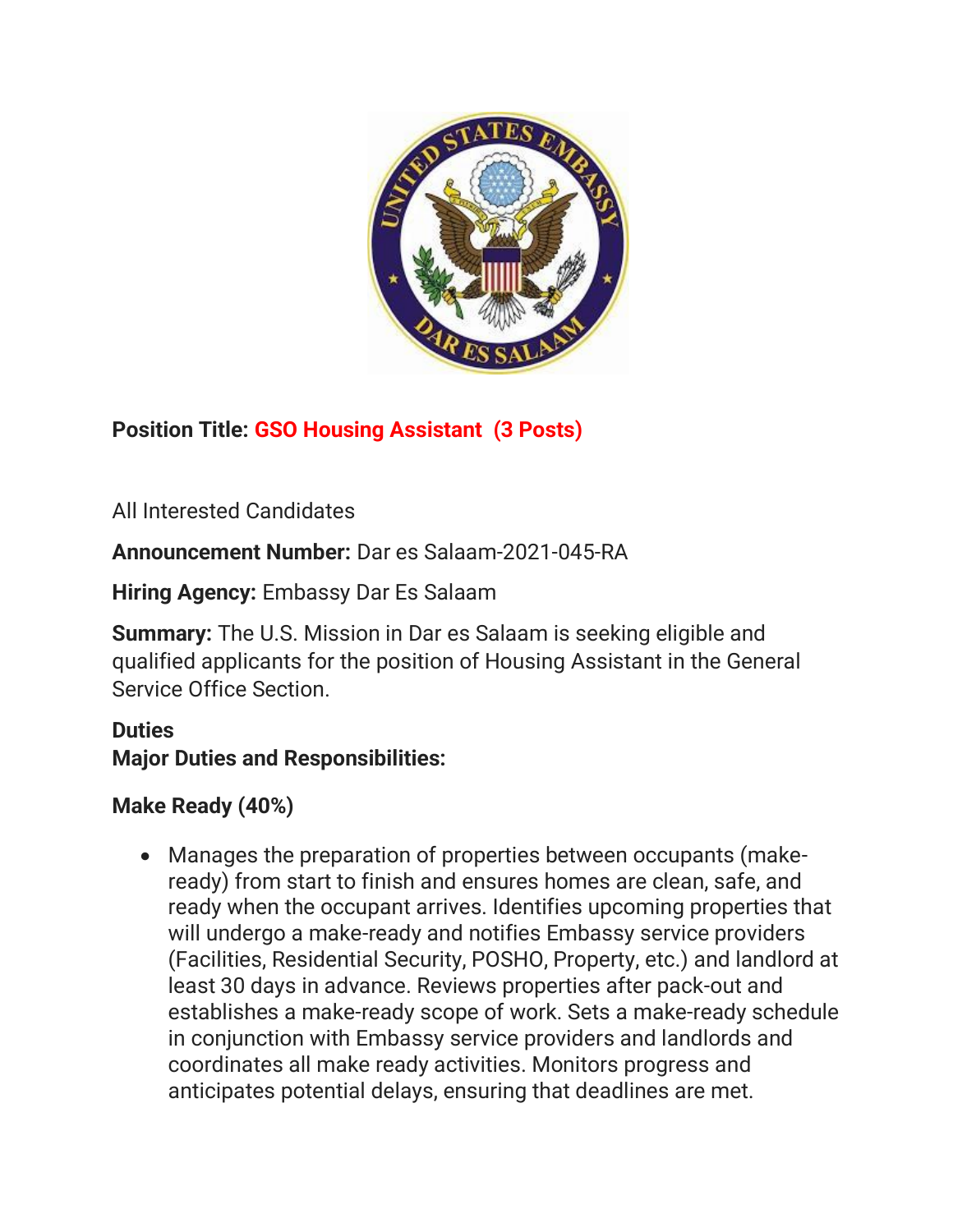Provides quality control of make-ready repairs through :frequent inspections. Ensures that properties are ready for assigned residents arrive at post.

## **Maintenance and Repair (40%)**

- Resolves all M&R requests in their portfolio within 1 day for emergencies and 1 week for non-emergencies.
- Serves as the primary POC for M&R between the landlord and the Embassy. Submits repair requests to landlord and schedules repairs. Coordinates access with residents and landlord's repair personnel and submits security access requests. Ensures that repairs are completed by the deadline. Reviews repairs for quality assurance and helps communicate quality standards to the landlord and their repairmen.
- Keeps customer updated at every step of the process. Updates work order application (MyServices) throughout the repair and confirms completion with the customer before closing ticket.
- Monitors the performance of the housing services contractors in their portfolio for residential gardening, pool maintenance cleaning, trash collection and curtain contracts. Submits purchase request for these services at least 1 week in advance of requirement and ensures they are fully approved before authorizing vendor service.
- Communicates with the vendor to secure proforma invoices and inform them of start work orders; confirms services receipt and assists with invoice payments.
- Coordinates with utility companies and suppliers. Resolves utility work within deadlines by coordinating corrective action with FM, landlords, and the utilities company. Drafts and delivers correspondence to utility providers.
- Transfers utility accounts for new leases to the U.S. Embassy. Coordinates the repair of broken meters, leaking mainlines, downed powerlines, or other utility infrastructure. Coordinates inspection, repair, and refueling of residential generators in coordination with the Facilities residential generator technician.

# **Leasing (10%)**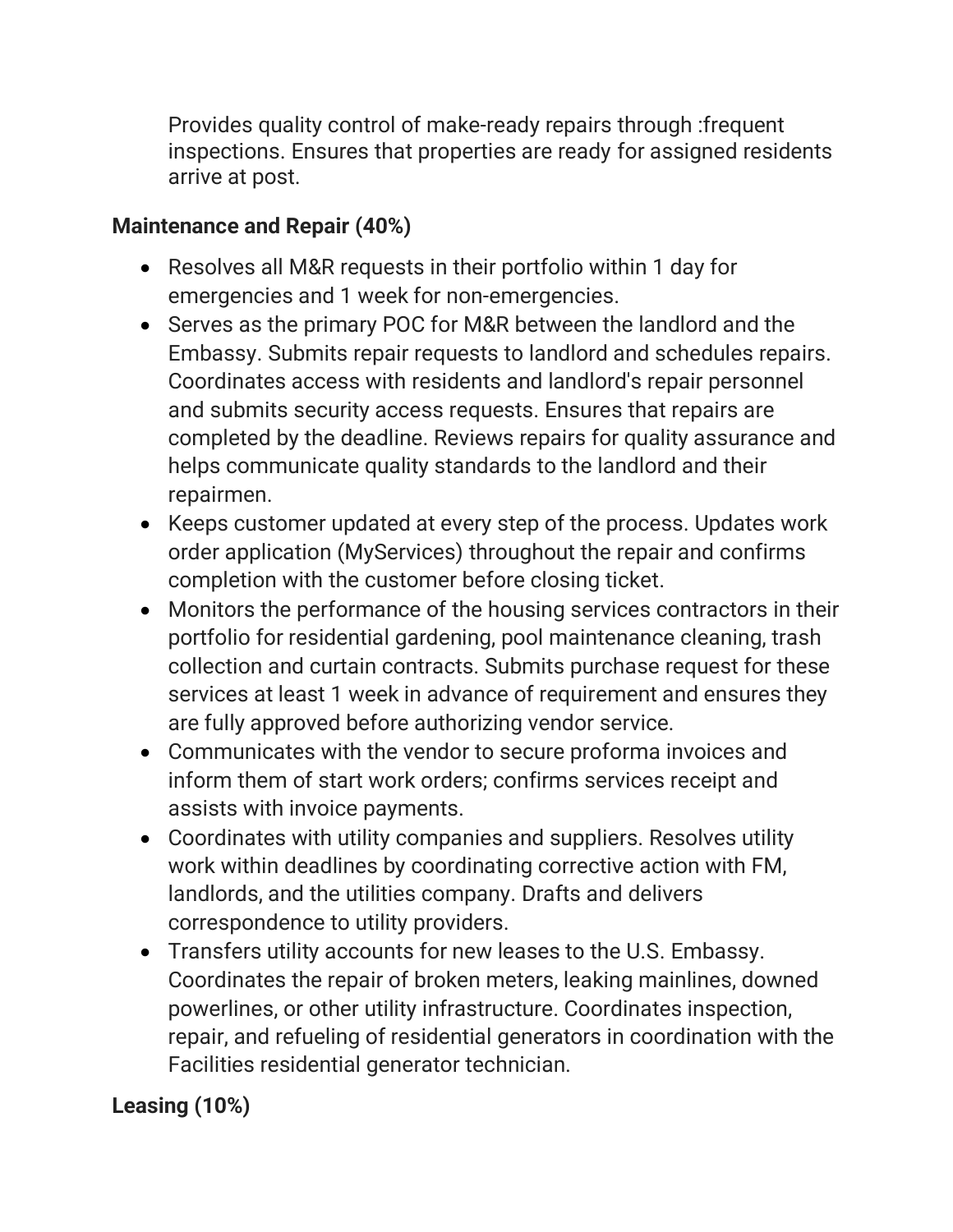- Responsible from start-to-finish for identifying and leasing new residences and adding them to the housing pool. Locates properties for leasing in compliance with Post's approved housing profile. Conducts initial negotiations with potential landlords and recommends prime properties to the Housing GSO. Assists in all stages of the formal lease negotiation and provides guidance on local regulations, practices, and conditions. Submits needed waivers (lease waiver to the Bureau of Overseas Building Operations (OBO). Maintains all lease files and keeps documents up to date.
- Establishes and maintains relationships with landlords and serves and the primary POC between the Embassy and landlord. Translates landlord correspondence as needed. Recommends to the Housing GSO when to renegotiate or terminate a lease based on market conditions.
- Notifies budget and fiscal office of due dates for lease payments and resolves any payment disputes.
- Tracks land rent payments for any U.S. Government-owned properties, including tracking amounts, due dates, and initiating payment. Serves as POC on any land rent issue with Government of Tanzania.

#### **Special Projects (10%)**

• Completes special projects as assigned. Other related duties as assigned.

## **Qualifications and Evaluations Requirements:**

**EXPERIENCE:** Three years of progressive experience in property management, leasing, real estate, or facilities maintenance is required.

**Education Requirements:** 2-year University Studies is required.

**Evaluations:**